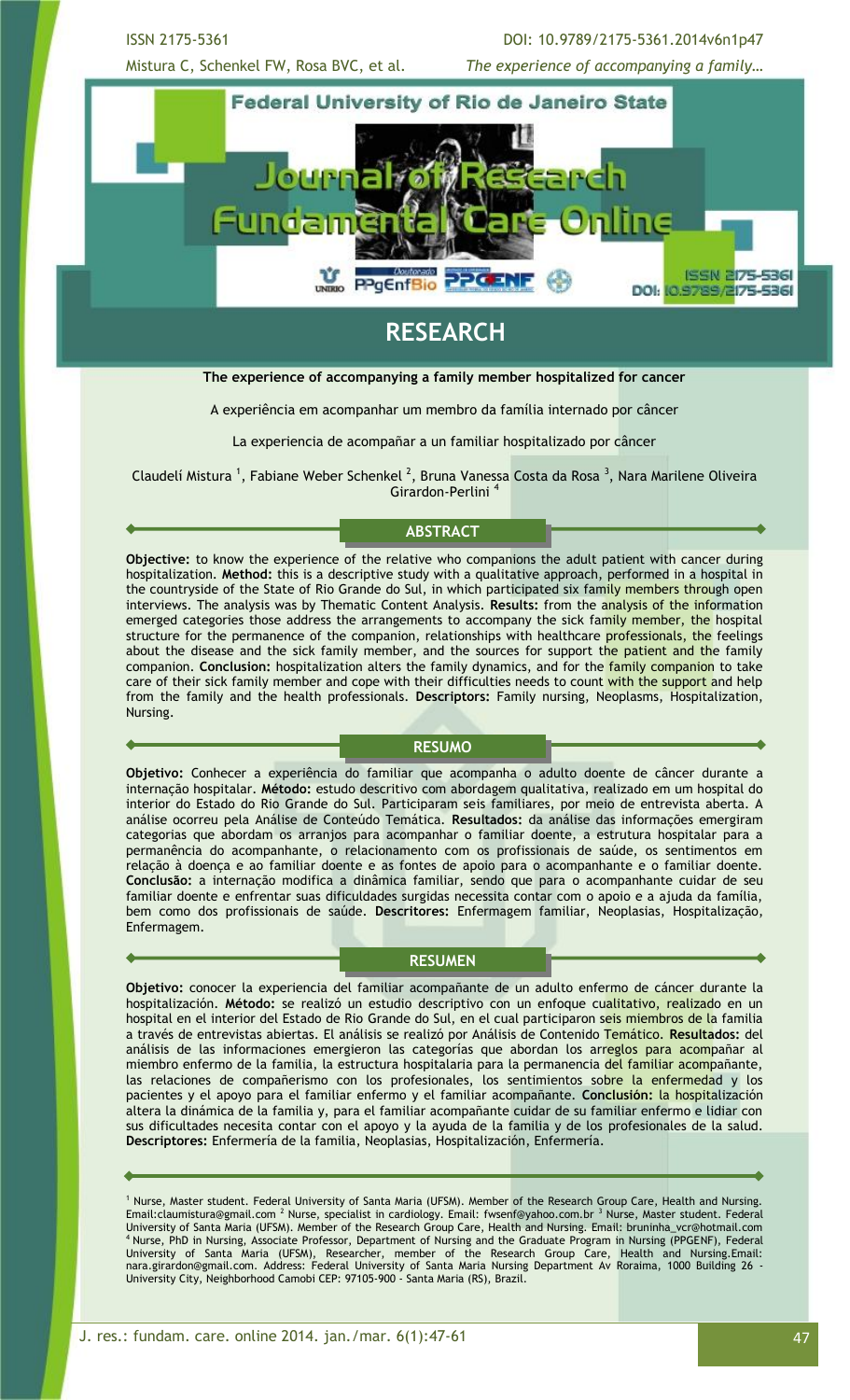ISSN 2175-5361 DOI: 10.9789/2175-5361.2014v6n1p47 Mistura C, Schenkel FW, Rosa BVC, et al. *The experience of accompanying a family…*

## **INTRODUCTION**

eoplasms are considered a public health problem in Brazil, and the number of people with cancer increases considerably each year. The epidemiological statistics indicate that this is the second cause of death in the country.<sup>1</sup> The region with the highest number of new cases is the Southeast, followed by the South and in third place is the Northeast.<sup>1</sup>

Through this perspective, the possibility of living with a cancer patient has become increasingly common for families. The diagnostic and therapeutic process can be often protracted and uncertain, resulting in frequent periods of hospitalization. In the hospitalization of elderly people, the focus of this study, the presence of the family is characterized mainly by the permanence of a family that came and responsible, in some situations, the care the patient and family for emotional support.

Therefore, having a sick family member hospitalized for cancer is a stressful event for the family, given the circumstances surrounding the hospitalization, change of routine and disturbances imposed on the family routine. Moreover, this situation may represent the need to meet other requirements, depending on which position the patient and escort occupy in the family, especially when they are heads of households, responsible for income, or parents of children who depend on care, among other singularities.<sup>1-2</sup>

In addition to the aforementioned effects, cancer differs from other pathologies to be associated with the idea of poor prognosis and metaphors dire. Thus, how the family is organized to deal with the situation and meet the demands of care will be influenced by the particular way this conceives the disease, which can be reflected in the actions, behavior, and emotional state and even in the state biological patient and family members.  $2-3$ 

The care provided by the family, in general, are intended to preserve the lives of its members and to encourage them to reach full development, according to his ability and with the conditions of their environment. Accordingly, in situations of illness, the support and help of the family as a whole are essential both for the person who falls ill and for other family members.<sup>4</sup>

The constant presence of a family member accompanying the period of hospitalization can collaborate to improve the health, safety and provide help to qualify the assistance. However, be familiar companion requires immersion in an environment permeated by knowledge and practices specific. This reality is not always favorable, depending on the context and characteristics of living care and hospital structure may promote feelings of insecurity and suffering, especially when the family has worsened their clinical.<sup>5</sup>

The accompanying family needs information, emotional support, space to assuage doubts and anseios6, and a structure that allows comfort and welcome, considering that it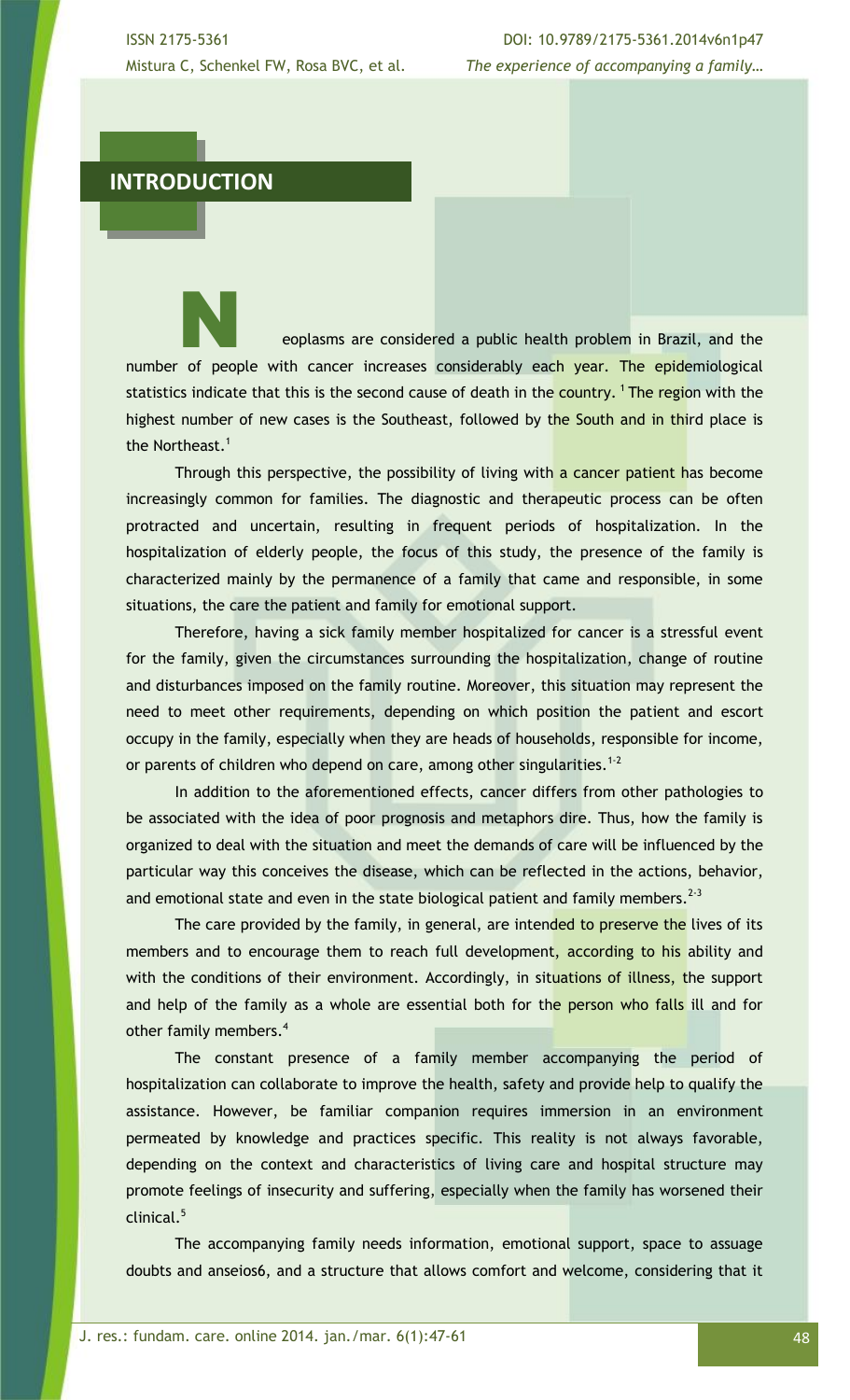plays a role in helping the healthcare team, regardless of the level of participation in care provided.

Note that the family presence during hospitalization stands out as a fundamental part of care for people with cancer, contributing to the recovery of health, and also qualify for nursing care, as it represents the main source of support. The experience of family caregivers, according to the study is a part of the few pleasures that they assume with resignation, but they do so in solidarity with the sick family.<sup>7</sup>

For the family, caring for a family member who is sick is the possibility to create their own way of dealing with the situation. It is also a way to correspond to the expectations, and socio-cultural and family values of the patient care provided by the family are necessarily.<sup>7</sup>

Accordingly, to provide a full and effective assistance to those involved, it is important to know the process of organizing the family to take care of the hospitalized family<sup>8</sup> and accompany him.

The knowledge about the experience of families to accompany a family hospitalized for cancer, it is essential for the planning and implementation of strategies and actions that include nursing, too, care to family companion, which, in turn, can contribute to the quality assistance and stakeholder satisfaction. In this context, the development of studies to deepen and broaden discussions about the disease process, considering the perspective of the family group, contributes to the strengthening of nursing.

Thus, considering the above, the present study has the guiding question: How family members live with the experience of accompanying an adult family member hospitalized for cancer? The goal is to understand the experience of the family accompanying the adult cancer patient during hospitalization.

## **METHOD**

The research is characterized as a qualitative and descriptive. Qualitative studies respond to particular issues involving the subjectivity of the subject and that cannot be quantified.<sup>9</sup> Descriptive studies aim to describe the characteristics of a given population and narrate facts and phenomena of a given reality.<sup>10</sup>

This research was conducted in two clinical units of a general hospital, large, in the state of Rio Grande do Sul, where people are hospitalized with chronic diseases.

The subjects included in the study were family members who were accompanying adult inpatients diagnosed with cancer in clinical units of the hospital. Six family members participated in the investigation. The number of participants was determined by data saturation, ie, interrupted to capture employees when it found that no new evidence emerged of the information.<sup>11</sup>

The age of the participants ranged from 32 to 58 years old. All were female. Regarding the family bond, four were wives, one daughter and one aunt. Most were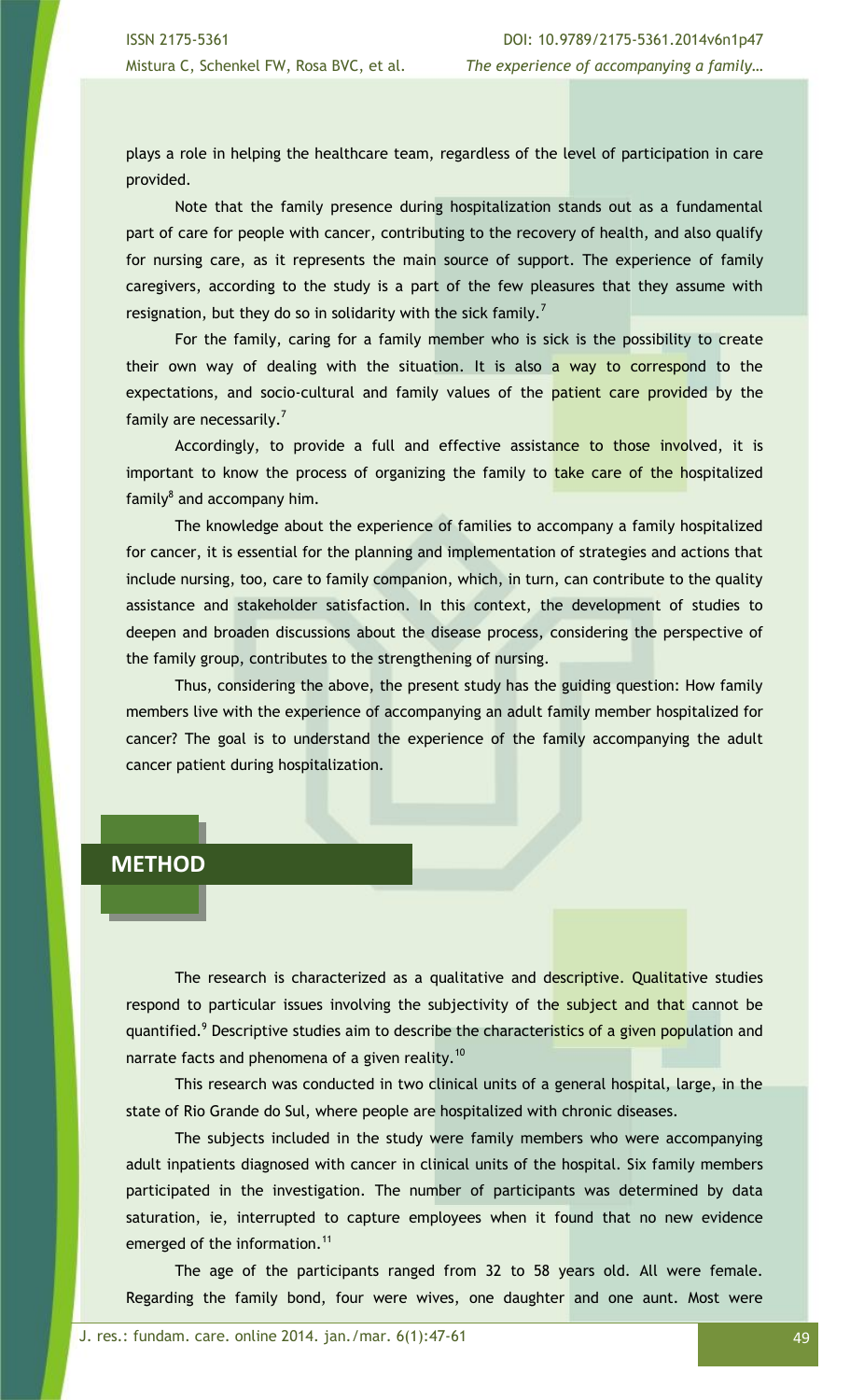housewives, living in municipalities other than that in which the hospital is located and provided care to the family member. Regarding the diagnosis of cancer of the family, three had lymphoma; one had neoplasm of the esophagus and intestine, one neoplasm of testis and brain metastasis, and another one, leukemia. Most patients were dependent for their activities of daily living.

Data collection occurred through an open interview with the following question: "how is for you to follow (patient's name) during hospitalization?" Data analysis was by qualitative analysis, proposed by Minayo<sup>9</sup>, whose organization has the following steps: preanalysis, material exploration and treatment / inferences / interpretations. During the preanalysis were heard and transcribed all interviews. The exploitation of the material comprised a thorough reading of the interviews, the clipping of the transcripts and the construction of categories. In step treatment / inferences / interpretations, we have presented an interpretive synthesis in which it discussed the results, based on goals and literature anchor used.

The research was conducted in accordance with the ethical principles envisaged in Resolution 196/96 of the National Health Council, which guides the practices in human research.<sup>12</sup> The participants were informed about the purpose of the research, their voluntary participation and confidentiality of information. All signed the Informed Consent Form (ICF), in duplicate, with the remaining one respondent and another with the interviewer. To ensure anonymity, participants were identified with names of flowers.

The study was approved by the Ethics Committee in Research of the Northwest Regional University of Rio Grande do Sul (UNIJUÍ), according to the opinion embodied paragraph nº.128/2009.

## **RESULTS AND DISCUSSION**

The following shows the categories that emerged from the analysis of the data produced: arrangements to accompany the sick family member during hospitalization, the hospital structure for continuing companion; relationship with health professionals; feelings about the disease and the sick relative and sources of support for companion and family sick.

## **ARRANGEMENTS TO ASSIST THE SICK RELATIVE DURING HOSPITALIZATION**

In order to facilitate the monitoring of the family during hospitalization, family members, especially one who is willing to be your companion, seek to accomplish family arrangements that allow the removal of the house for some time. Among these arrangements revealed the delegation of activities performed by him.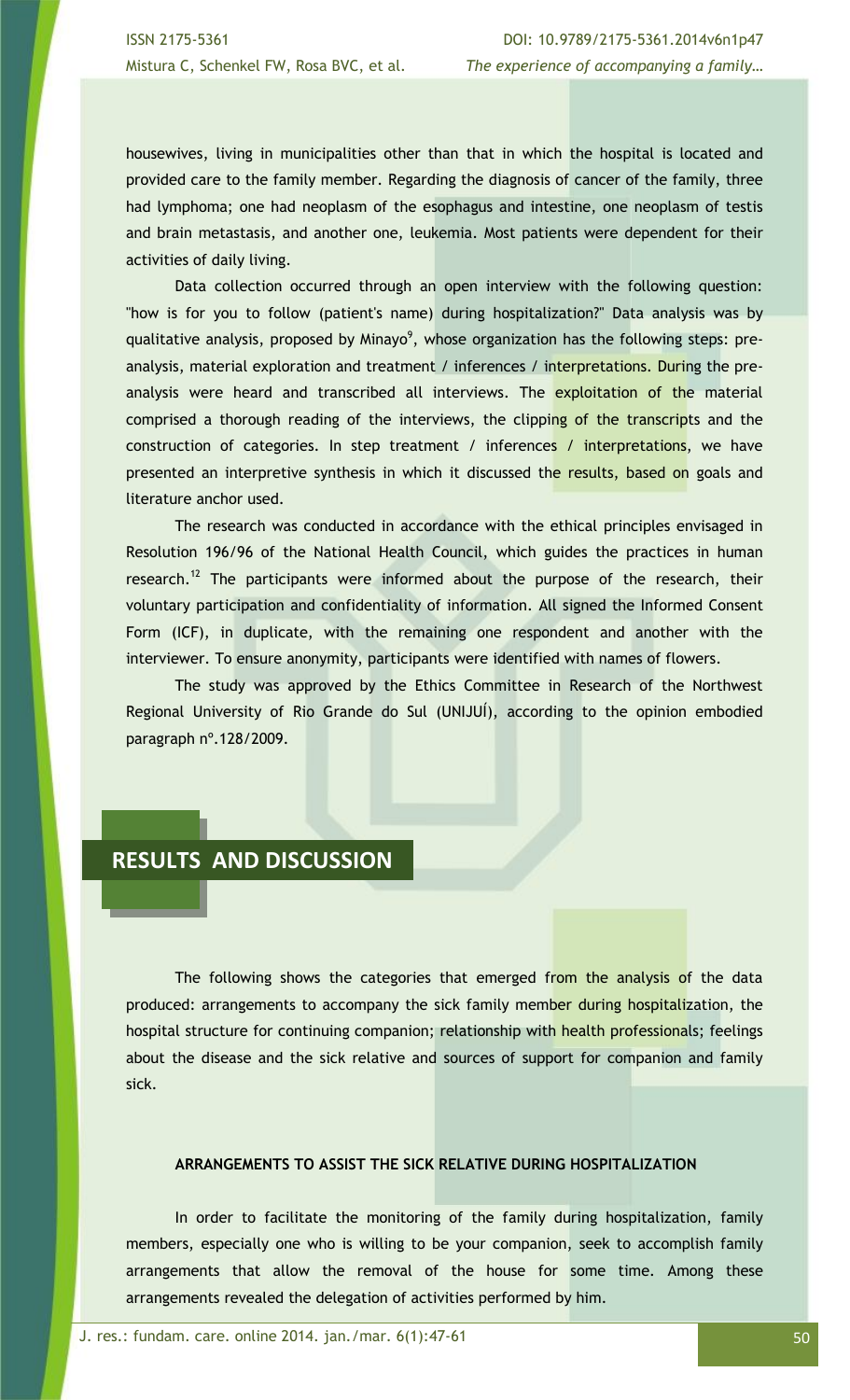*Lucky I have my mother who can stay with my son and I have a "Tata" (term used in some regions of Rio Grande do Sul to designate maid or nanny) who takes care of my house. (Libélula)* 

Some caregivers often try to anticipate the tasks that are possible to facilitate the daily lives of families who remain at home. To do this, turn also to the availability of help from other family members or people from their relationships that jointly and severally undertake to cooperate in some activities.

*I have three children who work; the three are single and live with me. Has my husband who stays home because he has trouble ... I'm a bit here, but I leave my stuff forwarded. So, we go with this well, dodging things. (Rosa)*

*My house is abandoned, because we live in the countryside, we work on the farm for our boss. Glad we have him, which is very good for us and helps us. (Orquídea)*

It may be noted that the ways in which families organize themselves are quite distinct. Study participants mentioned that they rely on the help of family of origin (parents), the nuclear family (husband and children) and also other people, as the boss.

Care to a family member diagnosed with cancer is becoming a reality in the lives of many families. To handle this situation, the family group needs to adapt and reorganize itself to meet the demands of the patient and other family members. This change in routine may reflect difficulties in emotional, relational, social and financial, and the need to identify someone who can take responsibility to monitor and care for the family member in case of hospitalization.<sup>13</sup>

Arrangements made by family caregivers can be designed predicting a period of time defined for its implementation and defined the family thinks about the admission and progress of treatment. The period of prolonged hospitalization may result in caregiver growing tension, caused by both the risk of exhaustion as by the continuous addition of new tasks over time. $13$ 

The companions generally do not know for sure how long it will need to stay in hospital and begin, immediately, to consider alternatives to the everyday suitability and planning as a way to keep the family functioning and emotional stability and physical, as following report.

If he has to stay in hospital too long, then the child will have to come take care of *him. During the week he works. Then, only if he gets the weekend for me to rest a bit, look at my home and my pets, but let's see how things are happening. (Orquídea)*

The hospital requires the family to develop strategies and arrangements to continue to meet the needs of your family sick, during hospitalization and at the same time, meet the new demands of care. In a study of family caregivers of hospitalized patients with chronic diseases have been identified factors related to the illness of a family member, such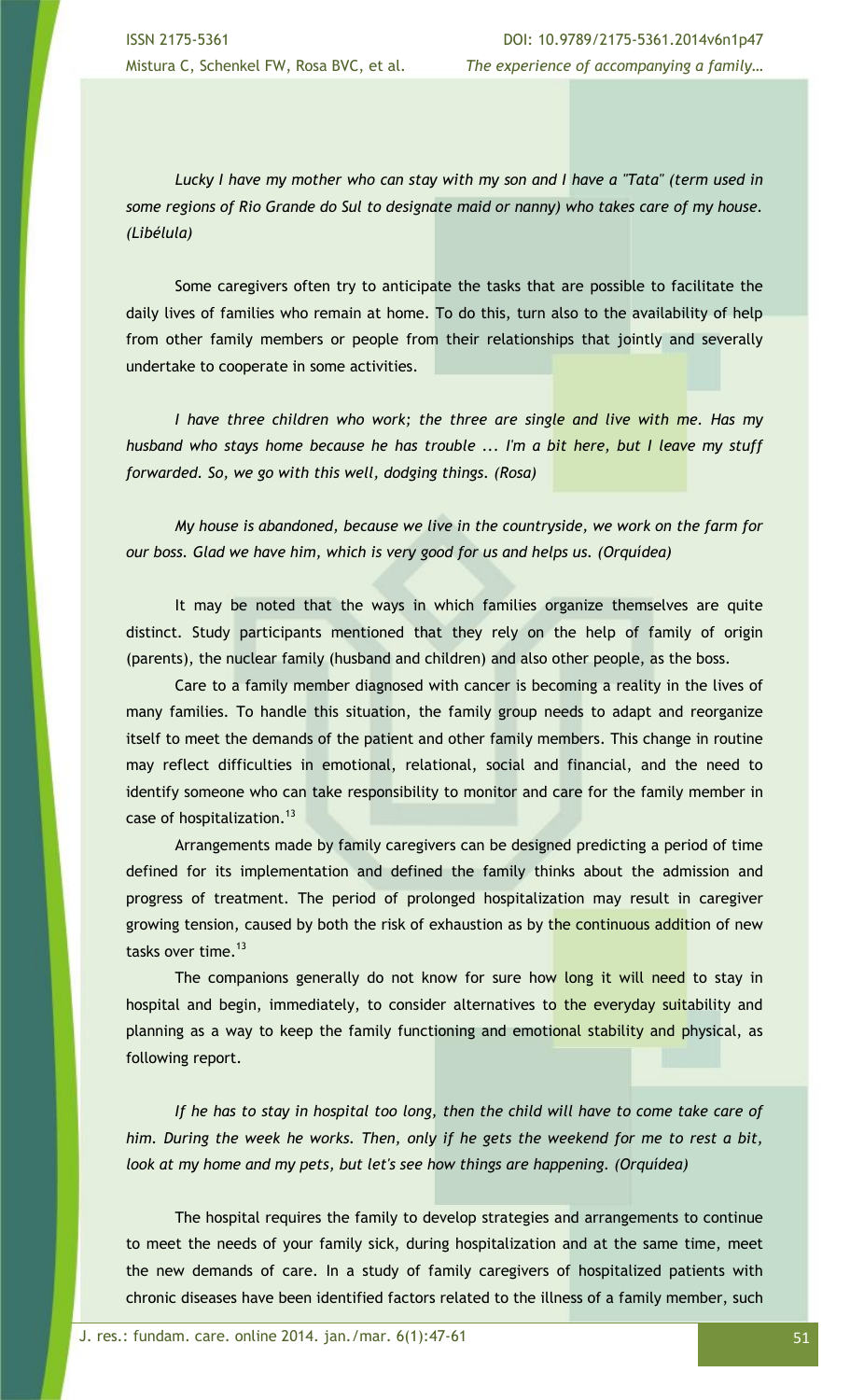as, home organization and insufficient financial resources, difficulty keeping the house comfortably, ask for help in maintaining the home and sense of overload, configured as defining the nursing diagnosis "impaired home maintenance."<sup>14</sup>

### **THE HOSPITAL STRUCTURE FOR THE PERMANENCE OF THE ESCORT**

Regarding housing conditions of hospital stay for the companion, all respondents reported that it is exhausting to spend the night in the hospital due to lack of a suitable place to rest. Report that in most cases, need to improvise restrooms with mats or blankets, as there is a proper place, even if the rest is for a short period of time.

*Look, sleeping here is very complicated, this time I was lucky to have this sofa for me to rest, at least somewhat, but there was another room where I slept on the floor, bringing the comforter from home and slept on the floor. It's bad, uncomfortable, but now I'm sleeping, resting mean better. (Libélula)*

*Sleeping here is quite bad ... Sometimes I get a room that has a little mattress, giving a stool to sleep, but sometimes we have to improvise, grab a blanket and lie on the ground. (Violeta)*

The unpreparedness of the hospital for the inclusion of the family in the context of care may be evidenced by inadequate conditions for physical rest, especially sleep and rest, which constitutes a basic necessity to life. Whereas the clinical condition of most patients is dependent, in need of a companion, the infrastructure, especially the wards, offers inadequate to these, for example, a few simple chairs in a narrow space between beds.

Situations similar to those found in this study were also observed in other hospitals whose conditions have not fostered an environment conducive to family involvement in the care of the sick, but potentiated situations that cause discomfort and suffering for the family companion.<sup>15</sup>

With regard to food, the companions to consider the patient to hospital diet are adequate but limited in relation to compliance with certain criteria. They feed, most of the time, with snacks or when someone in the family brings home some food.

*I'm already based with snacks, because I do not like the food here. I did not ask for the social worker, because I know there are people who need it more than me. So, I leave to those who need it most. Sometimes I eat lunch outside, but it is very difficult. Sometimes I have breakfast there in the corner bakery. (Libélula)*

Note that the companions are fed improperly, because the hospital only offers service snack bar and get the food prepared by the department of nutrition and dietetics you need a permit from the welfare office, as one of the participants mentioned. It is noted that the criterion for the power supply used in hospitals is related to the financial condition of the companion and the patient's age.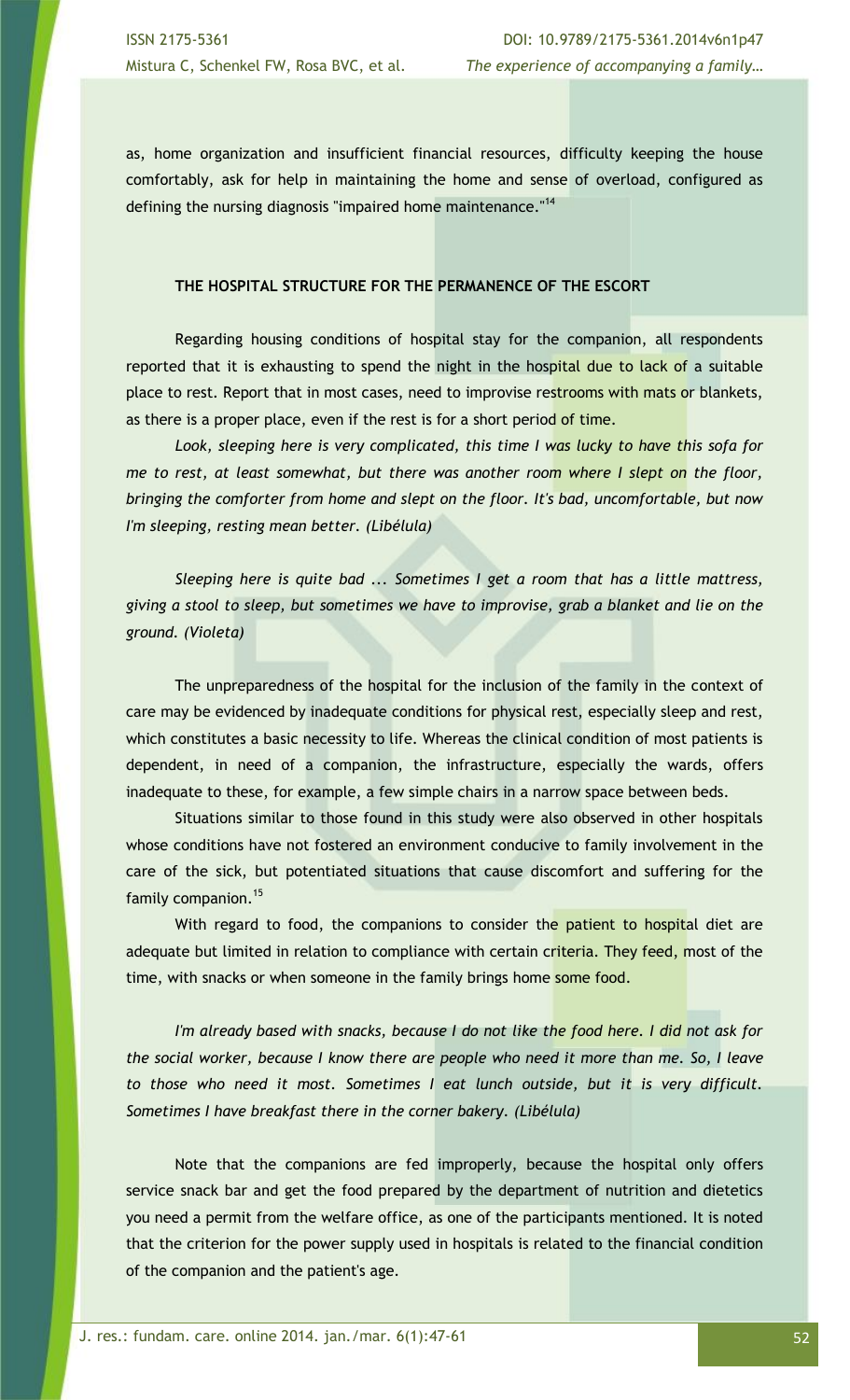However, according to the Ordinance of the Ministry of Health n. 1286/93, the patient is entitled to a companion in the consultations, as well as in admissions and in the latter, if the medical advice requiring the presence of a companion in the hospital, the service contracted for the same hospital may accrue to the account corresponding to the daily accommodation costs and power acompanhante.16 This right companion seems to be still unknown to people in general.

Another aspect was scored in relation to cleaning the inpatient unit, considered by most employees as appropriate, as the team organizes the rooms and bathrooms properly, about twice a day. Even so, it is clear that if the study participants could, they would demand more care and attention to cleaning the inpatient units, especially with the bathrooms.

*Hygiene is good. They spend all day cleaning, but could improve a bit. We know they have great service, which is very big here, but they could perfect the little more, especially in bathrooms that sometimes gets a bad smell, because it's a lot of people. (Margarida)*

Actions relating to the maintenance of an effective standard of hygiene are priority in the hospital environment, given the implications related to the risk of infection due to neglect this aspect. However, it is clear that the flow of people in the wards is intense and commitment to the organization and care of the environment, it is often precarious, and not always the hygiene sector workers can constantly keep the place clean.

Accordingly, with accompanying hospital study found that the presence of dirt and unpleasant odors in the environment in which the patient lies constitutes a factor that causes discomfort attendant physical, resulting in feeling of discomfort in persons who are at this local.<sup>15</sup>

## **RELATIONSHIP WITH HEALTH PROFESSIONALS**

Regarding the relationship with the health professionals with whom they interact, the respondents mentioned the medical and nursing staff. In relation to the doctors, it is identified that, many times, the companions would like more information, ask questions, understand what is happening and what can happen to your family, but most of these professionals did not seem to meet expectations.

*The doctor did not tell me the right things, as that will be, so I do not know anything right, just know that he is with a head injury. This doctor does not give me much*  access. I do not know why he did not tell me if he thinks I do not know or I do not *understand, or does not want to talk in front of my husband. (Libélula)*

*The doctors do not say much, but equal, we do not quite understand what they mean. Until now he did not say much. It makes me worried, nervous, because I do not know*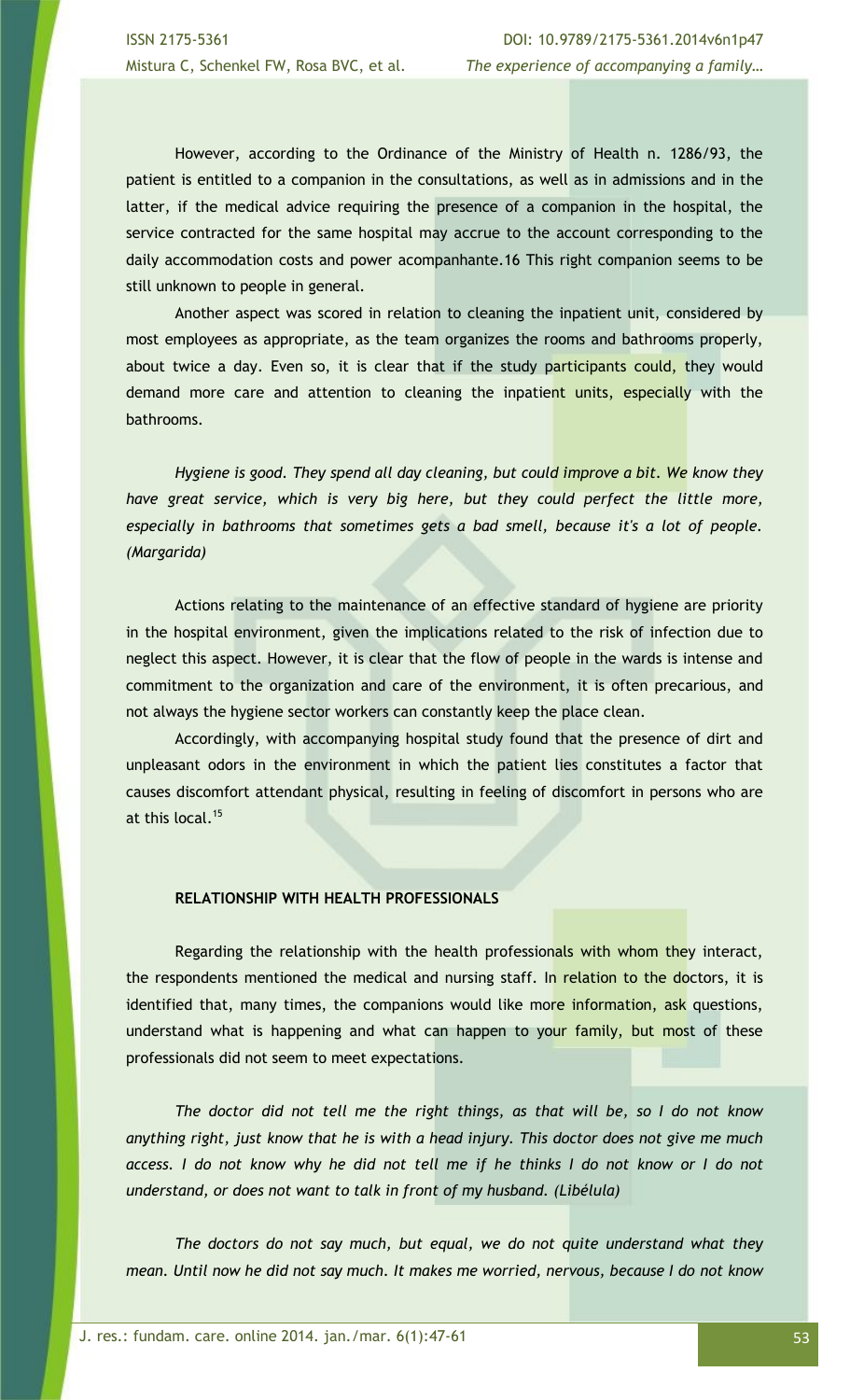*quite sure what is happening, is curable and what we do ... I'm not afraid to know, but I do not want to hide things and do not spare me anything ... (Orquídea)*

The imprecision or even the lack of information provided by the professional familiar echoes in the construction of hypotheses related to the reasons for adopting such behavior, which can help to enhance the insecurity and fears in relation to prognosis and disease severity. In the literature review on the communication of the diagnosis in oncology multidisciplinary team identified in the articles analyzed, problems concerning the language used by physicians, stating the desire to receive more information, because even knowing the diagnosis, patients and family did not feel sufficiently informed about their disease and cancer pain.<sup>17</sup>

On the other hand, communication of health professionals is an instrument that approximates the caregivers, and, in most cases, can stimulate and / or enhance their participation in the care of the patient<sup>15</sup>, ie, the communication is necessary for the family to know more about the condition of his family and, thus, may report information/facts, opinions or feelings about it.<sup>2</sup>

Health professionals need to realize that families who live daily with a family member with cancer are at risk because chronic disease, due to its characteristics, and especially when not properly controlled, can express different changes and transformations in its context and everyday life, deserving all the attention and respect of these professionals.<sup>18</sup>

The family, in turn, need clear and understandable information, because face the illness of one of its members has an impact on the family unit and the strategies used in this process can be an important source for understanding the lived, and from that effectively include family as the subject of care actions. $3$ 

Among health professionals, nursing is the most is present in the care of patients in hospital. The role of the nurse within the family's attention, care and respect to maintain a peaceful, warm and safe in meeting the care needs of the person admitted. The humanized care provides a quality service to patients and families, proving to be the best way to deal with people's feelings and understand their difficulties.<sup>19</sup>

Observe, to analyze the evidence, that most family shows to be satisfied with the nursing staff because it gets access and affordability you expect to receive in the context of hospitalization. Respondents mention that realize the committed team with the patient and family members, because these establish a solid bond and continuous.

*The nursing staff here is excellent; they are very loving, caring, and helpful. They are always ready to help if needed. (Margarida)*

*When we need nurses (referring to the nursing techniques), they are already there to help. If we call once, they soon come. Are well dear, thoughtful, talk to us, explain things, because most of the time, we do not understand "to" what each thing. (Girassol)*

It is important for caregivers of a hospitalized family have as much knowledge as possible about the disease and the evolution of your family, as this makes them safer to play their roles as caregivers. Open communication of the health professional with family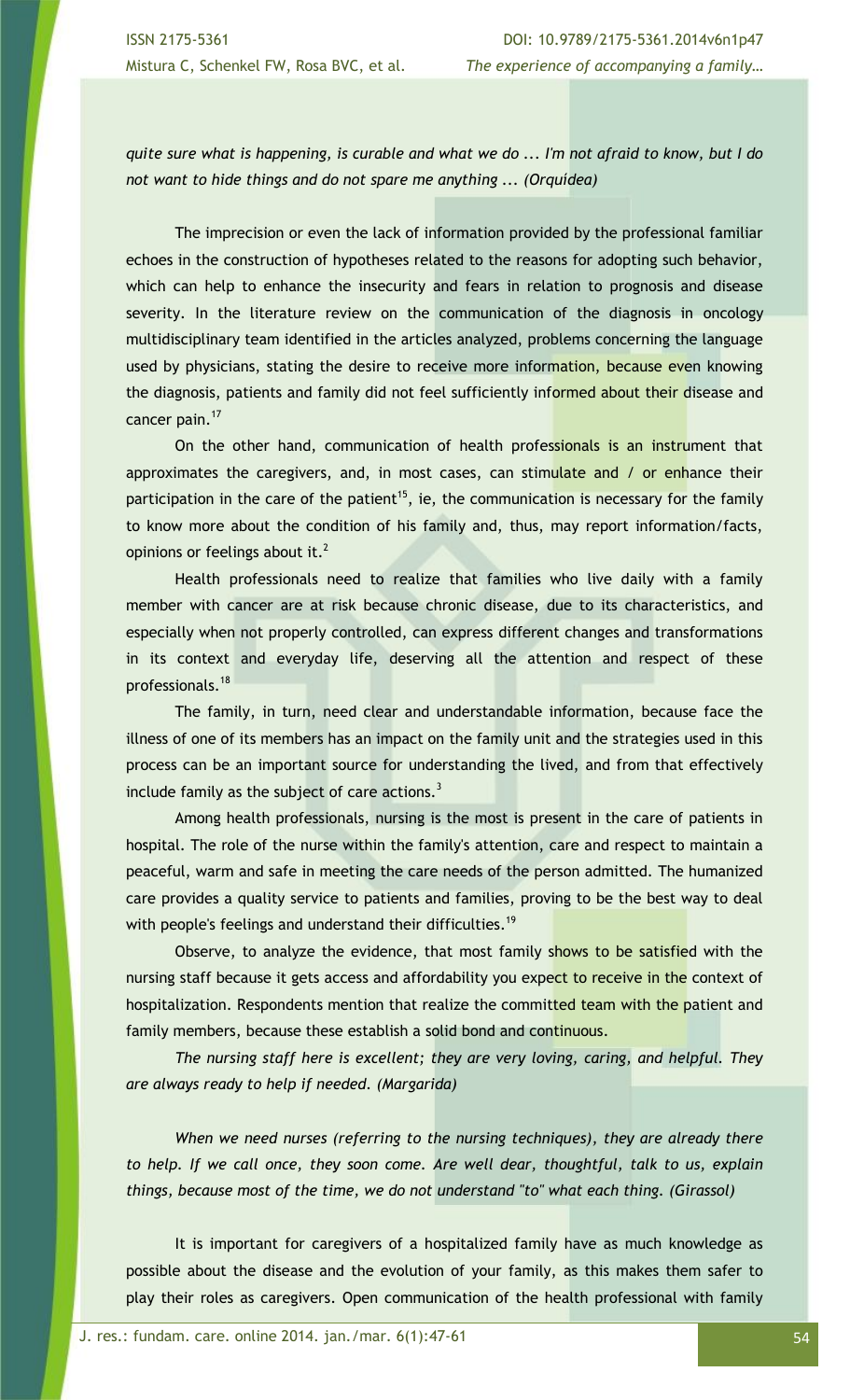helps in understanding and acceptance of the disease and assists in the preparation of complex feelings that arise from the disease. Thus, communication between the patient and the nursing staff is a basic tool for building strategies that aim humanized care.<sup>19</sup>

### **FEELINGS IN RELATION TO THE DISEASE AND THE SICK RELATIVE**

The responsibility is to be present and care to sick family member, during hospitalization, can also be a challenge for caregivers, who in addition to feeling physically and emotionally exhausted, have to overcome their own limitations, fears and live with uncertainty about the future.

The stigma of cancer committed family relationships, hindering communication, which is progressively higher, compared to the progression of the disease.<sup>20</sup> Culturally, cancer is a disease that causes fear, because it is associated with the prospect of loss and death that afflicts both the family as patients.

*It's very sad how a person can get to it. It hurts knowing that in time she cannot be here with us. (Margarida)*

*I was devastated, because you are not prepared. Now, not long ago, had ended the "chemo", was to be good and everything came back again, the worst thing it is, it seems that it will never have an end. (Libélula)*

*What a shock it was for us! Wow, how I cried that day! It was very sad. At the time it seemed that there was no more exit, nothing to do. (Girassol)*

In this context, it can be seen that the feeling of helplessness and the possibility that the treatment outcome does not match the expected afflict their families. The prospect of treatment failure and the reality observed in other patients who are in a similar situation, dying, the perspective of death as a possibility, as something that can happen; and that breeds insecurity and doubt.

*At first I was more hopeful, because he made the "chemo". The first ones were a success, got almost good. Stayed four months without "chemo" and returned all over again ... You know, I see people in the hospital, all dying of cancer ... (Violeta)*

The way the family accepts, handles his family and facing the illness and treatment is mostly influenced by the environment and the family relationships, but given the difficulties experienced in the day-to-day, the family ends up feeling ineffective, because he thinks he cannot help the sick family member.<sup>21</sup> Sit often frustrated and lose hope for not knowing how and in what way to help.

*The feeling is the worst possible, we feel very frustrated, we cannot help him. Because being there with her husband, lying, hurting and cannot do anything to help. (Libélula)*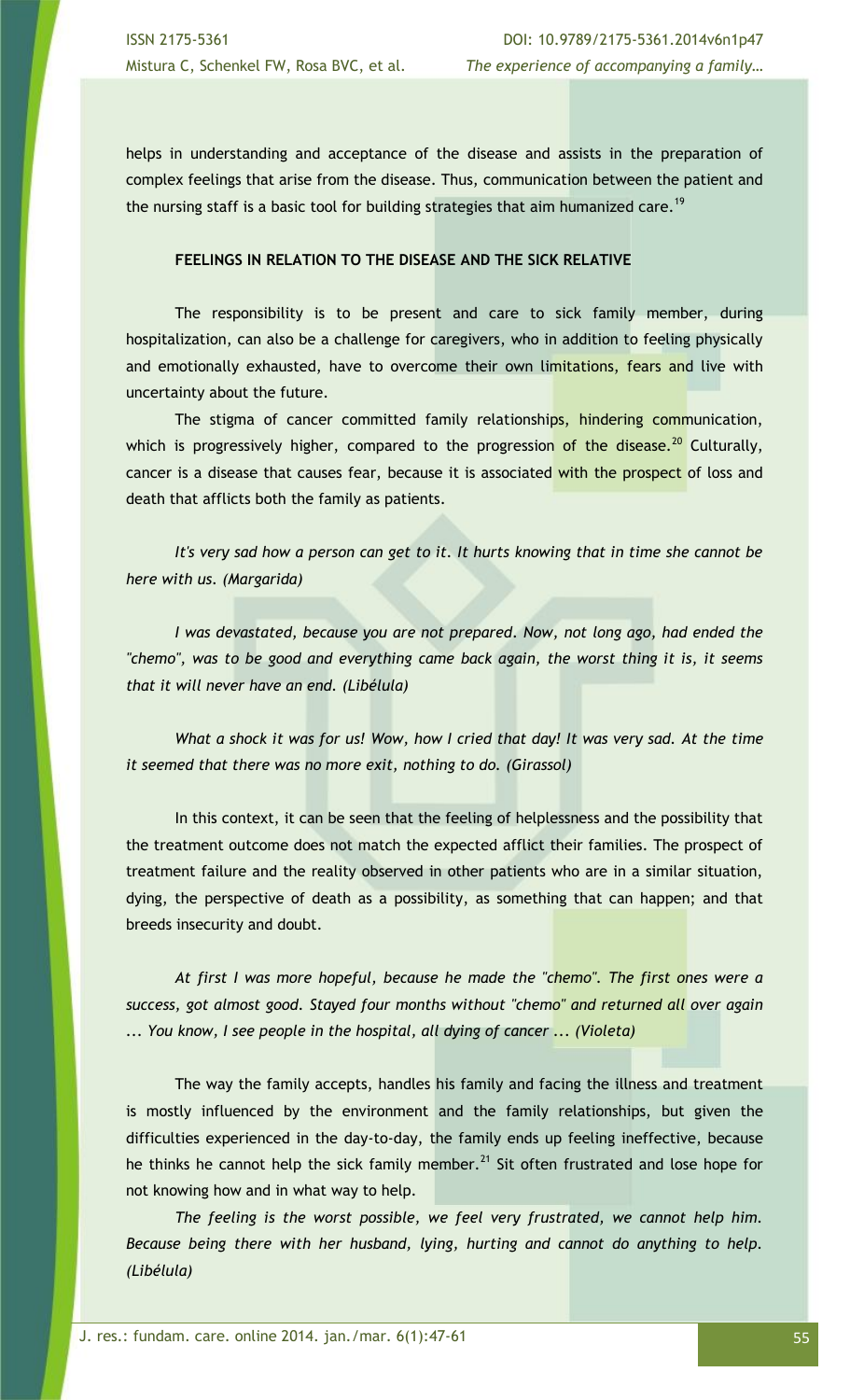*We feel really bad, because you cannot do much, cannot help, only seeing suffer ... Have to go on and see where all this will take. (Orquídea)*

The process of illness and hospitalization situations can trigger anxiety, anguish, fear, and also conflict within the family, since this is a painful experience for everyone. It is noticed that, despite the present feelings, concern for the welfare of the sick person takes the family to develop actions that convey solidarity, understanding and caring. At the same time, demand patience, although sometimes consider that the patient does not recognize the care that you are being dispensed.

*He always wants me to stay with him, if I go a bit he gets angry ... Yesterday, there radiotherapy, he got angry because I did not go in there in the room with him, but cannot enter another person, but he does not understand it, says I abandoned like a dog. I do not drop it, I'm always together, just that there are times when I have to eat, go to the bathroom, leaving a little ... (Libélula)*

In the context of hospitalization and illness, the person may feel vulnerable, unprotected and helpless against unknown environment and procedures that need to undergo. The accompanying family member represents safety, security and someone who can advocate for him. In the absence of the sick person feels abandoned. For family companion, however, this relationship can become exhausting and stressful.

In a study of families who sought to identify concerns and expectations related to chronic illness in the hospital concluded that the family is in bed for the sick person, that they have the capacity to meet the needs of the patient. The illness and hospitalization are situations that can promote the strengthening of marriage and family relationships, especially when there is affection between them.<sup>18</sup>

## **SOURCES OF SUPPORT FOR THE FAMILIAR COMPANION**

One factor mentioned as important and encouraging the study participants for both the person admitted as a chaperone is related to sources of assistance received during the hospitalization period. Able to count on the presence of other family members to the division of labor, company or even visits, helps reduce tension and anxiety.

*Here are three sisters and two are outside ... So, we divide thus one gets at night, his niece, who is there, spend the day here, then I can do the chore at home. My other sister, if we exchange the nights ... This sister of São Paulo stayed 20 days here. My other sister who lives in Mato Grosso was one week. (Rosa)*

The possibility of having anyone to share the activities of caring for sick family member can be a task less stressful for caregivers, because in addition to available time to perform daily tasks also minimizes fatigue allowing assume the role of escort.

Facing crises from events like illness, the family tends to rearrange each other, often dividing the tasks in order to be a source of support for its members, while maintaining the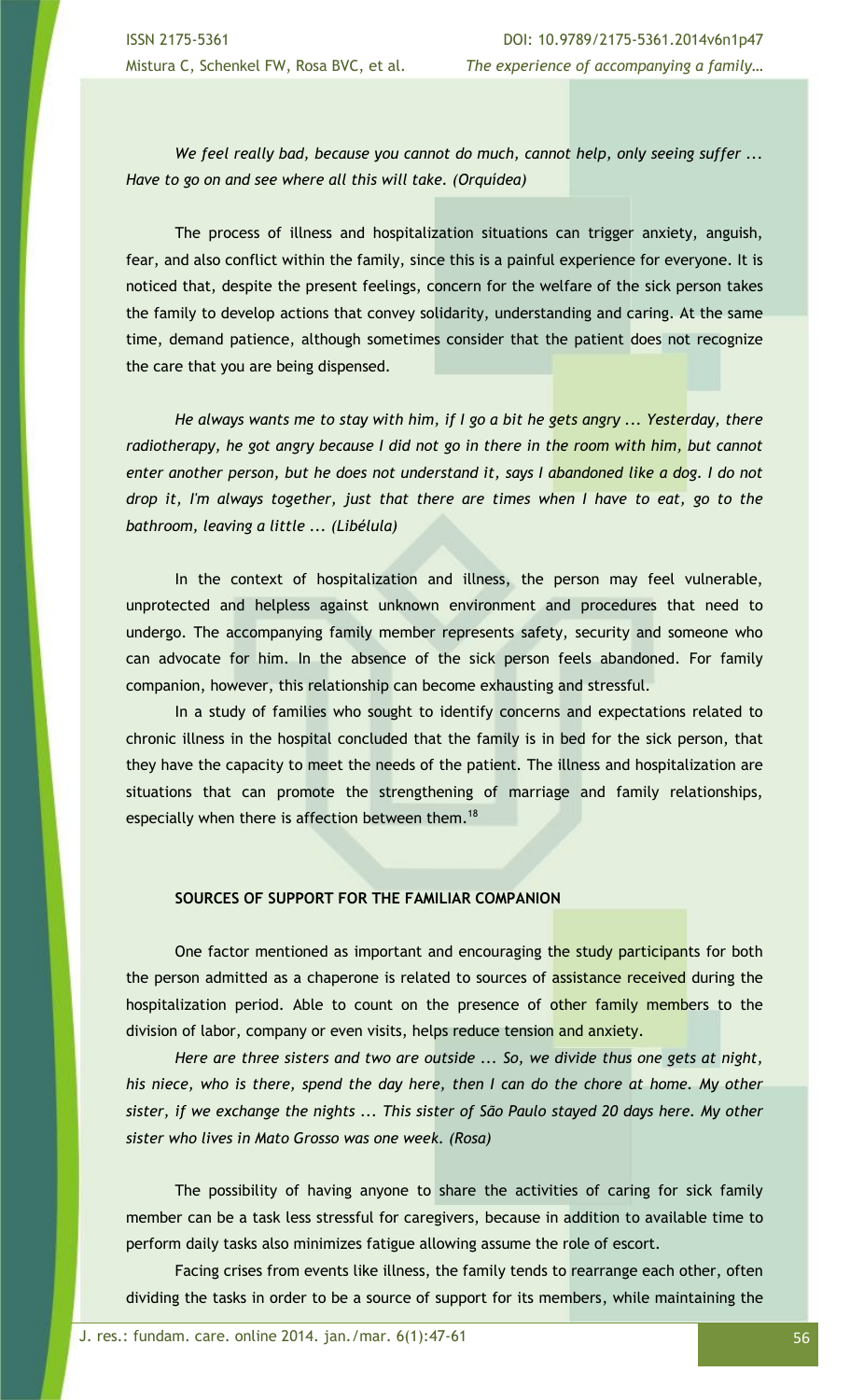understanding and respect, valuing and preserving family unity. Diseases like cancer, involving not only the sick person but the whole family group making, from the first moment, turn to the patient, going your direction, extending his hand and articulating to help it. $^{22}$ 

However, when it comes to receiving family visits, the participants of this study mention that these depending on the situation, can cause more grief than joy and discomfort and help, because some do not convey warmth and tranquility. Report also the absence of visits as a factor of suffering for themselves and the patient, who may feel lonely and abandoned.

*His mother and his father came today, but just visiting, then they go away, do not get straight here ... (Libélula)*

*Has one husband who has now come and go away already ... She has two children, but they do not have the courage to see his mother in that state. (Margarida)*

*His brother comes and just cry, he does not react well to it all. (Libélula)*

Another source of support identified as a promoter of comfort and courage was religiosity. Relatives seek in faith the strength to face difficult times. The belief in something greater, capable of providing the necessary support to deal with the difficulties and fears present in the course of illness, strengthens the family holding out hope as well as assists in the process of accepting the disease.

God is whom we have to believe in the first place, otherwise we cannot overcome *and to give him strength. We must have faith in God all the time. We have to hold on to something to be able to overcome these difficulties. Not worth fighting and not having faith in God, because He is the first thing. (Orquídea)*

*If it was God who wanted so I cannot complain, I have to accept, because He always knows what to do. (Girassol)*

Faith is an important tool for humans, which helps to overcome the difficulties that appear in day-to-day and, regardless of the adverse situation, people seek in faith and Divine force protection and resources to address it. Believe that they can rely on spiritual forces generates feelings of comfort, so religiosity constitutes a resource used by people to support.

In a study that sought to identify the meaning of medical intervention and religious faith for the elderly patient with cancer found that religious faith is enhanced and results in hope, balance and strength, leading the struggle for life and the serenity to accept the disease, being an ally potentiating the clinical treatment. $^{23}$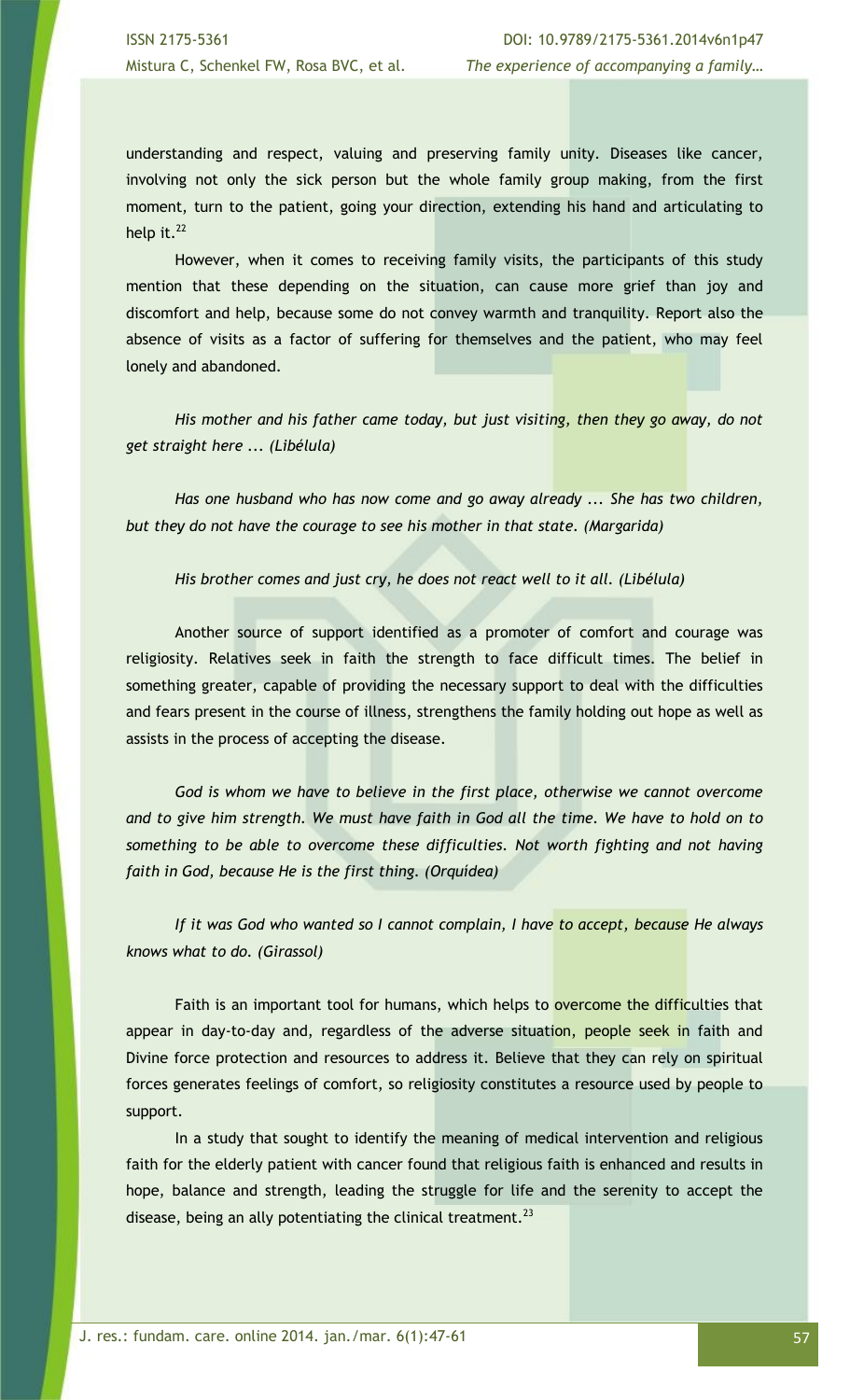ISSN 2175-5361 DOI: 10.9789/2175-5361.2014v6n1p47 Mistura C, Schenkel FW, Rosa BVC, et al. *The experience of accompanying a family…*

# **CONCLUSION**

The experience of family accompanying having an adult member is hospitalized for cancer in a condition that requires internal reorganization within the family, so that someone can get away from the daily context and remain beside the sick person in the hospital. This need for reorganization that involves all members of the family explains that illness is a situation that mobilizes the family unit. The removal of a family member to meet the needs of those who are sick depends on the cooperation and solidarity of other relatives and their relationships.

The task of monitoring the family during hospitalization is generally assumed primarily by a family member, who has the closest bond with the patient, carried out this study for wives, daughter and aunt. For them, the experience was exhausting, painful, arduous and, at times, even desperate. The cancer treatment, usually with prolonged and recurrent hospitalizations in later stages, requires the accompanying adaptation to an environment, often without adequate infrastructure to welcome him, being necessary to improvise places to rest and feed.

The relational context with health professionals is marked by unmet expectations of information, especially in relation to physicians, which contribute to feelings of insecurity and uncertainty are strengthened. Regarding the relationship with nursing, there is recognition by the attention and respect afforded to the patient and family availability and commitment to both patient and family.

The results of the study indicate that the presence and sharing activities related to the stay in the hospital for other family members constitute a source of support and decreased burden on the family companion. However, does not always mean the presence of family support and serenity, depending on the relations established before the disease, since the weaknesses and family conflicts tend to emerge in the face of adversity and the threat that the situation is.

Religiosity, regardless of creed, the intensity and the start time is a resource that accompanying family members turn to strengthen during the period of hospitalization, which promotes feelings of comfort and hope helping to accept the prognosis.

Compared to the results obtained in this study, it is clear that, despite the encouragement of the propositions of the National Humanization hospital services still need to implement strategies that effectively ensure the inclusion of the family in the hospital. However, it is possible to realize that nursing has adopted relational attitudes that favor the formation of bonding, trust and security. These considerations reinforce the evidence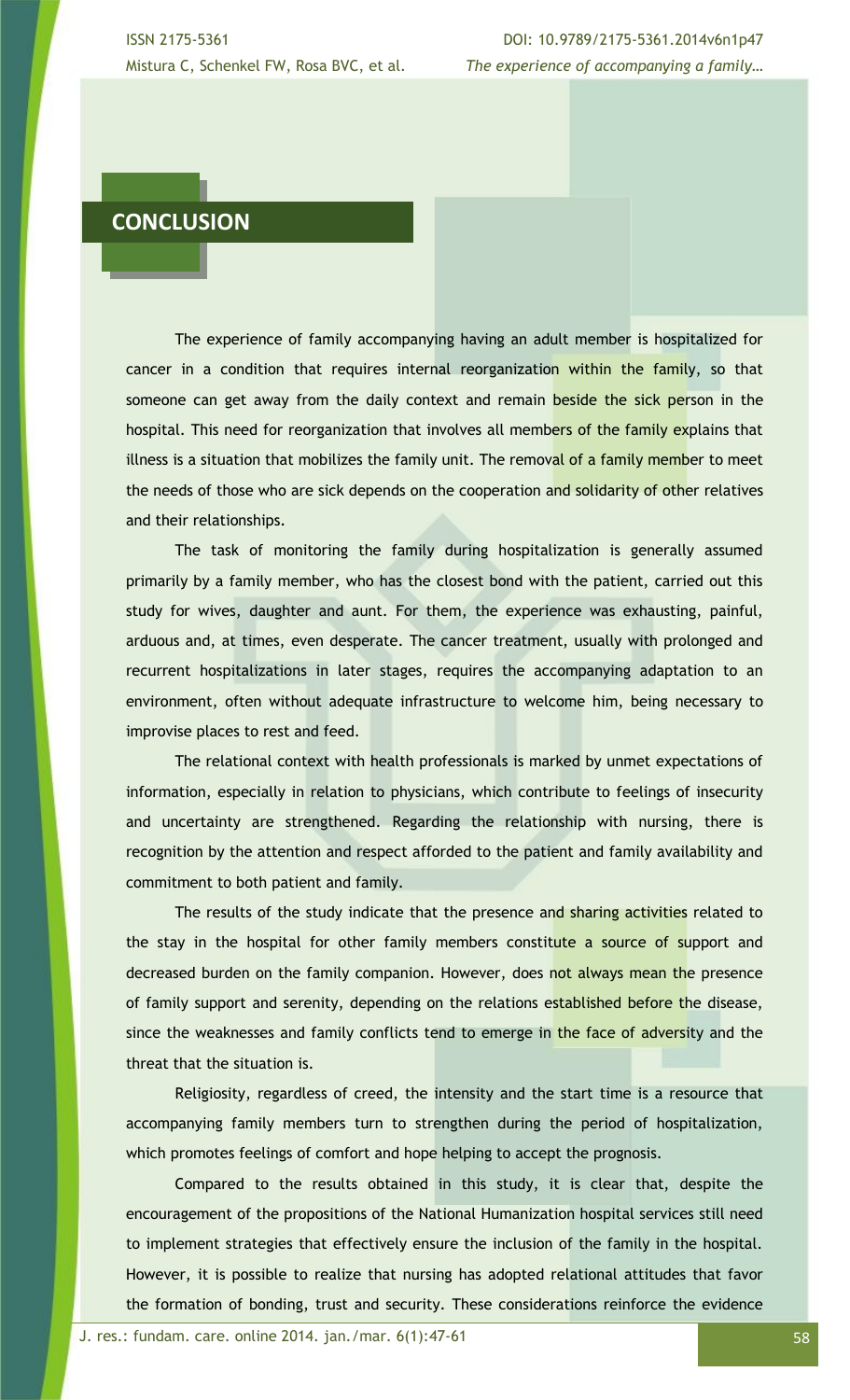present in nursing research that highlights the importance of understanding the perspectives of family members on the experiences arising from the disease process, as a strategy for directing the actions of care to meet the real needs of families.

Although restricted to a specific context and a sample limited to people undergoing cancer treatment, it appears that the experience of family members participating in this research may be representative of situations experienced by other families admitted to other hospitals and other medical conditions. In this sense, the study may contribute to discussions in relation to foster care provided by the health team and in particular by nursing from the perspective of a skilled care and humane.

## **REFERENCES**

1. Ministério da Saúde (BR). Instituto Nacional de Câncer José Alencar Gomes da Silva. Coordenação Geral de Ações Estratégicas. Coordenação de Prevenção e Vigilância. Estimativa 2012: incidência de câncer no Brasil. Brasília (DF): Ministério da Saúde; 2011.

2. Girardon-Perlini, NMO. Cuidando para manter o mundo da família amparado: a experiência da família rural frente ao câncer [tese]. São Paulo (SP): Escola de Enfermagem da Universidade de São Paulo; 2009.

3. Bervian PI, Girardon-Perlini NMO. A família (con)vivendo com a mulher/mãe após a mastectomia. Rev bras cancerol. 2006; 52(2):121-8.

4. Sales CA, Matos PCB, Mendonça DPR, Marcon SS. Cuidar de um familiar com câncer: o impacto no cotidiano de vida do cuidador. Rev eletrônica enferm [periódico on line] 2010; [citado em 02 dez 2012]; 12(4):616-21. Disponível em: http://www.fen.ufg.br/fen\_revista/v12/n4/pdf/v12n4a04.pdf

5. Prochnow AG, Santos JLG, Pradebon VM, Schimith MD. Acolhimento no âmbito hospitalar: perspectivas dos acompanhantes de pacientes hospitalizados. Rev. gaúch enferm. 2009 mar; 30(1):11-8.

6. Fraga CR, Espírito Santo FH. A vivência hospitalar do familiar cuidador. Rev pesqui cuid fundam [periódico on line] 2010 out/dez; [citado em 02 dez 2012]; 2(Ed. Supl.):474-76. Disponível em:

http://www.seer.unirio.br/index.php/cuidadofundamental/article/view/1016/pdf\_176

7. Silva L, Bocchi, SCM, Bousso RS. O papel da solidariedade desempenhado por familiares visitantes de acompanhantes de adultos e Idosos hospitalizados. Texto & contexto enferm [periódico on line] 2008 abr/jun; [citado em 02 dez 2012]; 17(2):297-303. Disponível em: http://www.scielo.br/pdf/tce/v17n2/11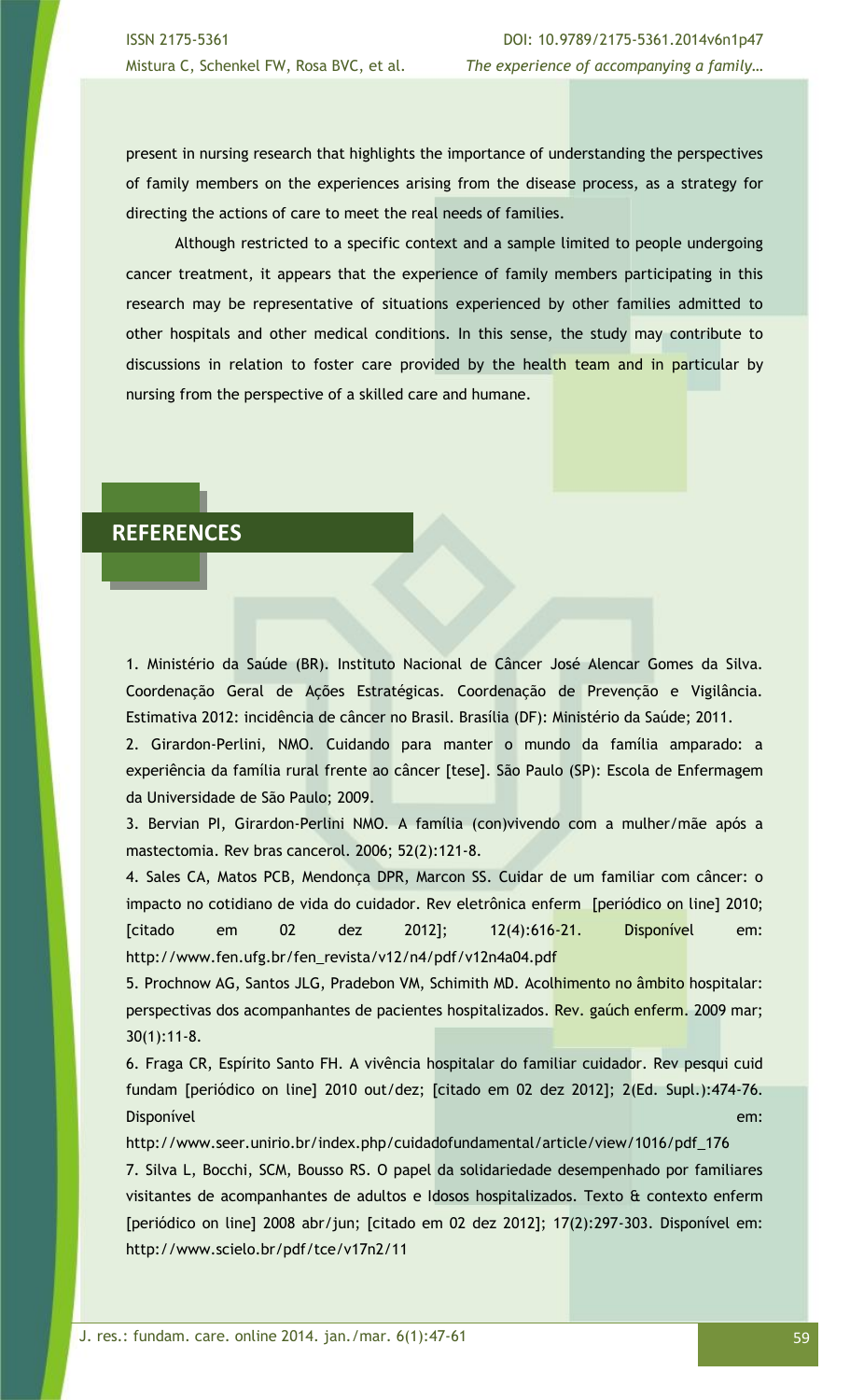8. Wanderbroocke ACNS. Cuidando de um familiar com câncer. Psicol argum [periódico on line] 2005 abr-jun; [citado em 04 dez 2012]; 23(41):17-23. Disponível em: http://www2.pucpr.br/reol/index.php/PA?dd1=183&dd99=view

9. Minayo MCS. Pesquisa Social: teoria, método e criatividade. 30ª ed. Petrópolis (RJ): Vozes; 2011.

10. Gil AC. Métodos e técnicas de pesquisa social. 6ª ed. São Paulo (SP): Atlas; 2010.

11. Fontanella BJB, Ricas J, Turato ER. Amostragem por saturação em pesquisas qualitativas em saúde: contribuições teóricas. Cad saúde pública. 2008 jan; 24(1):17-27.

12. Ministério da Saúde (BR). Conselho Nacional de Saúde. Diretrizes e normas regulamentadoras da pesquisa envolvendo seres humanos: Resolução nº 196/96. Brasília (DF); 1996. [citado em 11 mai 2012]. Disponível em: http://www.ufrgs.br/bioetica/res19696.htm

13. Sales CA, Molina MAS, Cardoso RCS. Estar com um ente querido com câncer: concepções dos familiares. Revista Nursing. 2006 jun; 97(8):878-82.

14. Montefusco SAR, Bachion MM. Manutenção do lar prejudicada: diagnóstico de enfermagem em familiares de pacientes hospitalizados com doenças crônicas. Rev eletrônica enferm [periódico on line]. 2011; [citado em 04 dez 2012]; 13(2):182-9. Disponível em: http://www.revistas.ufg.br/index.php/fen/article/view/14201/9619

15. Szareski C, Beuter M, Brondani CM. Situações de conforto e desconforto vivenciadas pelo acompanhante na hospitalização do familiar com doença crônica. Ciênc cuid saúde. 2009; 8(3):378-84.

16. Ministério da Saúde (BR). Portaria n.1286, de outubro de 1993. Brasília (DF); 1993. [citado em 02 set 2012]. Disponível em: http://dtr2004.saude.gov.br/susdeaz/legislacao/arquivo/19\_Portaria\_1286\_de\_26\_10\_1993 .pdf

17. Pinheiro UMS. Más notícias em oncologia: o caminho da comunicação na perspectiva de médicos e enfermeiros. [dissertação]. Santa Maria (RS): Programa de Pós-graduação em Enfermagem, Universidade Federal de Santa Maria; 2012.

18. Miliorini JP, Fernandes MV, Decesaro MN, Marcon SS. A família no contexto hospitalar: apreendendo os anseios e expectativas relacionadas com a doença crônica. Rev Rene. 2008; 9(3):81-91.

19. Morais GSN, Costa SFG, Fontes WD, Carneiro AD. Comunicação como instrumento básico no cuidar humanizado em enfermagem ao paciente hospitalizado. Acta paul enferm. 2009; 22(3):323-7.

20. Carvalho CSU. A necessária atenção à família do paciente oncológico. Rev bras cancerol. 2008; 54(1):87-96.

21. Silveira RA, Oliveira ICS. O cotidiano do familiar/acompanhante junto da criança com doença oncológica durante a hospitalização. Rev Rene. 2011; 12(3):532-9.

22. Bielemann VLM. A família cuidando do ser humano com câncer e sentido a experiência. Rev bras enferm. 2003 mar/abr; 56(2):133-7.

23. Teixeira JJV, Lefèvre F. Significado da intervenção médica e da fé religiosa para o paciente idoso com câncer. Ciênc saúde coletiva. 2008 jul/ago; 13(4):1247-56.